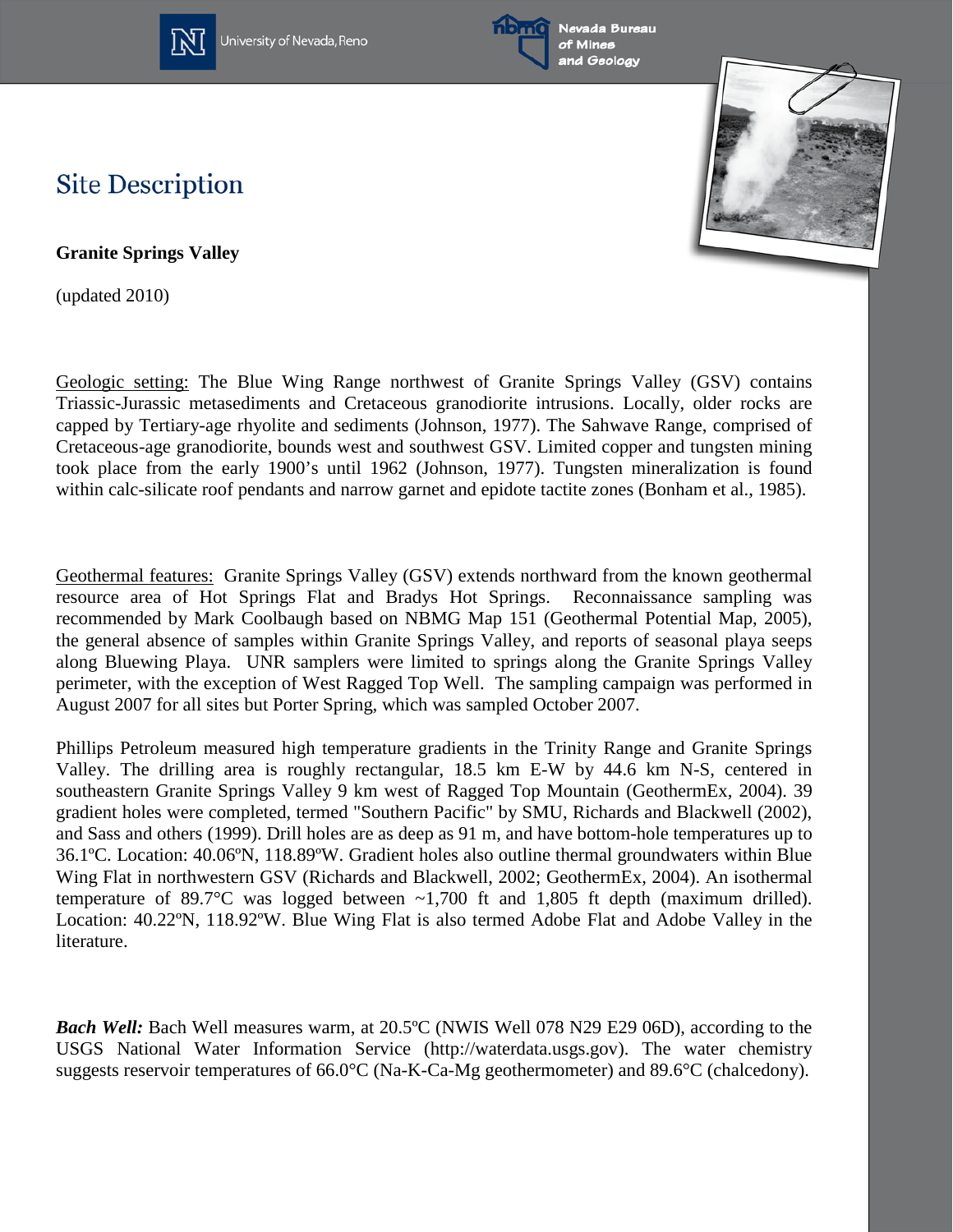

Jniversity of Nevada, Reno



**Site Description** 



*Granite Spring, Bluewing Spring:* Granite Spring flows along the western margin of Granite Springs Valley. The 21.2ºC spring originates in a sandy, weathered granite valley, and is piped 50m south. A thick algae mat was removed to avoid sample contamination. Location coordinates in NAD83 are 40.08001 N, 119.05315 W. Geothermometer values are low, at 46.5°C (Na-K-Ca-Mg) and 53.6°C (chalcedony).

The 20.4ºC Bluewing Spring is 3 km north of Granite Spring. The outflow emerges from a small rocky cave, and seeps downslope too slowly to assume minimal interaction with air and evaporation. No sample was taken.

*Lowry Well:* At the eastern central edge of Granite Springs Valley, Lowry Well (15.0°C) sits within bentonite mud-ash hills. The cavern opening is 0.5 x 1m, with water pooled inside. There were no local plants apart from isolated green sage. Location coordinates are 40.1682 N, 118.75079 W (NAD83). Geothermometer values are moderate, at 81.4°C (Na-K-Ca-Mg) and 71.3°C (chalcedony).

*North Cottonwood Spring:* North Cottonwood Spring flows along a 400-m riparian zone west of Blue Wing Flat, northwestern Granite Springs Valley. UNR staff sampled the uppermost spring. Sample chemistry does not reflect the temperature anomaly identified by Phillips in Blue Wing Flat: geothermometers are low, at 67.4°C (Na-K-Ca-Mg) and 78.3°C (chalcedony). Location coordinates are 40.41522 N, 118.86152 W (NAD83).

**Porter Spring:** At the northern end of Granite Springs Valley, Porter Spring flows into a 12 x 15m pond. UNR samplers augered a 20cm long tube into the spring source, and waited 20 minutes for the water to flow clear. Sampled water was clear, unscented, and warm (21.2ºC). Nearby hills are composed of bedded rhyolite ash. Geothermometer values are low, at 67.4°C (Na-K-Ca-Mg) and 78.3°C (chalcedony). Location coordinates in NAD83 are 40.41522 N, 118.86152 W.

*Sage Hen Valley:* Sage Hen Spring (16.6°C) has the only flowing water in Sage Hen Valley. Burros, sage hens, and water striders were found in the vicinity. The sampled water was cool, clear (despite the slightly rusted pipe), and unscented. The surrounding hills are layered with basalt flows. Geothermometer values are low, at 38.5°C (Na-K-Ca-Mg) and 39.3°C (chalcedony). Location coordinates are 40.05477 N, 119.22051 W (NAD83).

*Telephone Well:* Telephone Well is located in Copper Valley, at the southern end of Granite Springs Valley. The well has a newly-installed control pad, but needs a 220V generator to operate (as observed in July 2007). Phillips Petroleum Co. drilled about 36 temperature-gradient wells and two slim holes over an area of  $50 \text{ km}^2$  in the vicinity of Telephone Well in the 1980s (SMU; Sass and